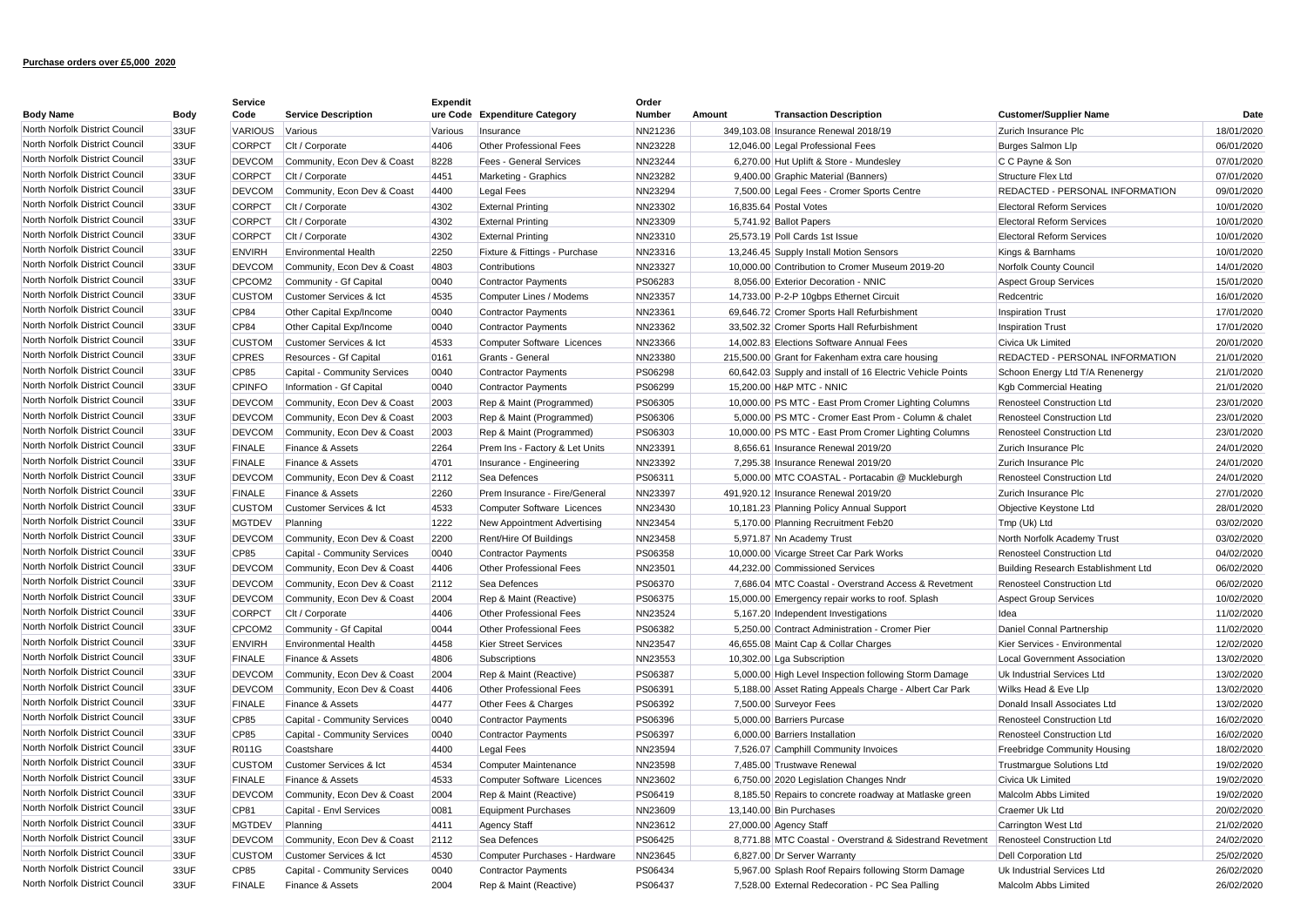|                                |      | Service       |                                    | <b>Expendit</b> |                                   | Order          |              |                                                          |                                         |            |
|--------------------------------|------|---------------|------------------------------------|-----------------|-----------------------------------|----------------|--------------|----------------------------------------------------------|-----------------------------------------|------------|
| <b>Body Name</b>               | Body | Code          | <b>Service Description</b>         |                 | ure Code Expenditure Category     | Number         | Amount       | <b>Transaction Description</b>                           | <b>Customer/Supplier Name</b>           | Date       |
| North Norfolk District Council | 33UF | CP85          | Capital - Community Services       | 0040            | <b>Contractor Payments</b>        | PS06439        |              | 10,180.00 Splash Roof Repairs following Storm Damage     | <b>Aspect Group Services</b>            | 26/02/2020 |
| North Norfolk District Council | 33UF | <b>DEVCOM</b> | Community, Econ Dev & Coast        | 2031            | R & M Fixt & Fittings - Other     | NN23652        | 8.550.00 R&M |                                                          | Dylan Pym Furniture                     | 27/02/2020 |
| North Norfolk District Council | 33UF | CP81          | Capital - Envl Services            | 0081            | <b>Equipment Purchases</b>        | NN23663        |              | 11,450.00 Bins Purchases                                 | Storm Environmental Ltd                 | 28/02/2020 |
| North Norfolk District Council | 33UF | <b>DEVCOM</b> | Community, Econ Dev & Coast        | 4000            | <b>Equipment Purchases</b>        | NN23699        |              | 12,238.00 Gf Site Signage & Interpretati                 | <b>Fitzpatrick Woolmer</b>              | 03/03/2020 |
| North Norfolk District Council | 33UF | <b>CP85</b>   | Capital - Community Services       | 0040            | <b>Contractor Payments</b>        | PS06461        |              | 100,309.38 Emergency Roofing Repairs - Splash            | <b>Aspect Group Services</b>            | 03/03/2020 |
| North Norfolk District Council | 33UF | <b>DEVCOM</b> | Community, Econ Dev & Coast        | 2112            | Sea Defences                      | PS06473        |              | 7,000.00 MTC Coastal - Weybourne Depot                   | <b>Renosteel Construction Ltd</b>       | 04/03/2020 |
| North Norfolk District Council | 33UF | <b>DEVCOM</b> | Community, Econ Dev & Coast        | 2112            | Sea Defences                      | PS06475        |              | 7,743.42 MTC Coastal - Bacton Walcott & Ostend Revetment | <b>Renosteel Construction Ltd</b>       | 04/03/2020 |
| North Norfolk District Council | 33UF | <b>DEVCOM</b> | Community, Econ Dev & Coast        | 2112            | Sea Defences                      | PS06477        |              | 10,000.00 MTC Coastal - Sheringham beach access steps    | <b>Renosteel Construction Ltd</b>       | 04/03/2020 |
| North Norfolk District Council | 33UF | <b>CUSTOM</b> | Customer Services & Ict            | 4530            | Computer Purchases - Hardware     | NN23717        |              | 11,980.60 20x Dell Latitude 5500 Laptops                 | <b>Dell Corporation Ltd</b>             | 05/03/2020 |
| North Norfolk District Council | 33UF | <b>CPINFO</b> | Information - Gf Capital           | 0086            | Computer Hardware - Purchases     | NN23722        |              | 5,990.30 10x Dell Latitude 5500 Laptops                  | <b>Dell Corporation Ltd</b>             | 06/03/2020 |
| North Norfolk District Council | 33UF | <b>CUSTOM</b> | Customer Services & Ict            | 4535            | Computer Lines / Modems           | NN23785        |              | 6,426.52 Internet Line                                   | Vodafone Ltd                            | 11/03/2020 |
| North Norfolk District Council | 33UF | <b>CPINFO</b> | Information - Gf Capital           | 0086            | Computer Hardware - Purchases     | NN23790        |              | 10,280.35 Dell Laptops & Bags & Docks                    | Dell Corporation Ltd                    | 12/03/2020 |
| North Norfolk District Council | 33UF | <b>DEVCOM</b> | Community, Econ Dev & Coast        | 4407            | Consultancy Fees - General        | NN23791        |              | 50,000.00 CLIFF Project Consultant Fees                  | Marsh Ltd                               | 12/03/2020 |
| North Norfolk District Council | 33UF | <b>CPINFO</b> | Information - Gf Capital           | 0086            | Computer Hardware - Purchases     | NN23794        |              | 32,488.40 Check Point 6200 Ngtp                          | Network Surety Ltd                      | 12/03/2020 |
| North Norfolk District Council | 33UF | <b>DEVCOM</b> | Community, Econ Dev & Coast        | 2000            | R & M Bldgs - Repairs & Maint     | NN23805        | 7,962.19 R&M |                                                          | North Walsham High School               | 13/03/2020 |
| North Norfolk District Council | 33UF | <b>CPINFO</b> | Information - Gf Capital           | 0086            | Computer Hardware - Purchases     | NN23806        |              | 6,259.60 Dell Laptops & Bags                             | <b>Dell Corporation Ltd</b>             | 13/03/2020 |
| North Norfolk District Council | 33UF |               |                                    |                 |                                   |                |              |                                                          |                                         |            |
| North Norfolk District Council |      | <b>DEVCOM</b> | Community, Econ Dev & Coast        | 2112            | Sea Defences                      | PS06511        |              | 10,000.00 MTC Coastal - Bacton - Ostend Inclined Seawall | <b>Renosteel Construction Ltd</b>       | 16/03/2020 |
| North Norfolk District Council | 33UF | <b>DEVCOM</b> | Community, Econ Dev & Coast        | 2112            | Sea Defences                      | PS06514        |              | 7.906.48 MTC Coastal - Overstrand & Sidestrand areas     | <b>Renosteel Construction Ltd</b>       | 16/03/2020 |
| North Norfolk District Council | 33UF | CP81          | Capital - Envl Services            | 0081            | <b>Equipment Purchases</b>        | NN23843        |              | 7,985.40 360 Litre Bin Purchases                         | <b>Ese World Limited</b>                | 18/03/2020 |
|                                | 33UF | <b>FINALE</b> | Finance & Assets                   | 4406            | Other Professional Fees           | NN23844        |              | 20,000.00 Call Handling & Processing                     | Civica Uk Limited                       | 18/03/2020 |
| North Norfolk District Council | 33UF | <b>MGTDEV</b> | Planning                           | 4412            | <b>Ncs Search Fees</b>            | NN23846        |              | 50,000.00 NCC Land Charges Fees                          | Norfolk County Council                  | 19/03/2020 |
| North Norfolk District Counci  | 33UF | <b>DEVCOM</b> | Community, Econ Dev & Coast        | 2004            | Rep & Maint (Reactive)            | PS06525        |              | 5,000.00 MTC Coastal - Sheringham Grass-crete Blocks     | <b>Renosteel Construction Ltd</b>       | 19/03/2020 |
| North Norfolk District Council | 33UF | <b>DEVCOM</b> | Community, Econ Dev & Coast        | 2112            | Sea Defences                      | PS06526        |              | 5,000.00 MTC Coastal - Mundesley Apron                   | <b>Renosteel Construction Ltd</b>       | 19/03/2020 |
| North Norfolk District Council | 33UF | <b>CUSTOM</b> | Customer Services & Ict            | 4535            | Computer Lines / Modems           | NN23849        |              | 17,927.40 Upgrade To 500/1000 Leased Ln                  | Vodafone Limited                        | 20/03/2020 |
| North Norfolk District Council | 33UF | <b>CUSTOM</b> | <b>Customer Services &amp; Ict</b> | 4531            | Computer Purchases - Software     | NN23850        |              | 11,769.22 Vmware License Upgrade                         | Acr It Solutions Ltd                    | 20/03/2020 |
| North Norfolk District Council | 33UF | <b>DEVCOM</b> | Community, Econ Dev & Coast        | 2101            | R & M Grounds - General           | <b>NN23854</b> |              | 4,005.00 Emergency Tree Work                             | M J Tree Services                       | 20/03/2020 |
| North Norfolk District Council | 33UF | <b>DEVCOM</b> | Community, Econ Dev & Coast        | 4406            | <b>Other Professional Fees</b>    | NN23856        |              | 9,000.00 Viability Modelling Delivery                    | Savills (Uk) Limited                    | 23/03/2020 |
| North Norfolk District Council | 33UF | <b>MGTDEV</b> | Planning                           | 4450            | Advertising - General             | NN23876        |              | 25,000.00 Advertising                                    | Tmp (Uk) Ltd                            | 23/03/2020 |
| North Norfolk District Council | 33UF | <b>ENVIRH</b> | <b>Environmental Health</b>        | 4406            | <b>Other Professional Fees</b>    | NN23885        |              | 6,350.00 Waste Analysis Audit                            | Mel Waste Insights Ltd                  | 24/03/2020 |
| North Norfolk District Council | 33UF | <b>FINALE</b> | Finance & Assets                   | 2003            | Rep & Maint (Programmed)          | PS06537        |              | 20,000.00 Request for asssistance Covid-19               | Malcolm Abbs Limited                    | 24/03/2020 |
| North Norfolk District Council | 33UF | <b>CUSTOM</b> | Customer Services & Ict            | 4533            | <b>Computer Software Licences</b> | NN23890        |              | 23,000.00 Online Claim Form                              | Civica Openrevenues                     | 26/03/2020 |
| North Norfolk District Council | 33UF | <b>MGTDEV</b> | Planning                           | 4406            | <b>Other Professional Fees</b>    | NN23891        |              | 5,680.00 Norfolk Homes V Nndc And Othe                   | <b>Cornerstone Barristers</b>           | 26/03/2020 |
| North Norfolk District Council | 33UF | <b>DEVCOM</b> | Community, Econ Dev & Coast        | 4803            | Contributions                     | NN23899        |              | 27,329.47 Contribution                                   | <b>Suffolk Coastal District Council</b> | 27/03/2020 |
| North Norfolk District Council | 33UF | <b>DEVCOM</b> | Community, Econ Dev & Coast        | 4474            | Management Fee                    | <b>NN23908</b> |              | 10,362.55 Mar 20 Mgt Fee                                 | Sports & Leisure Managment Ltd          | 30/03/2020 |
| North Norfolk District Council | 33UF | <b>CUSTOM</b> | Customer Services & Ict            | 4475            | B & B Charges (Homelessness)      | NN23921        |              | 160,000.00 Temp Accom Charges - 20/21                    | Spixworth Motel                         | 30/03/2020 |
| North Norfolk District Council | 33UF | <b>DEVCOM</b> | Community, Econ Dev & Coast        | 4474            | Management Fee                    | NN23923        |              | 10,362.55 Cromer Sports Centres Management Fee           | Sports & Leisure Managment Ltd          | 30/03/2020 |
| North Norfolk District Council | 33UF | <b>DEVCOM</b> | Community, Econ Dev & Coast        | 4474            | Management Fee                    | NN23924        |              | 10,362.55 Cromer Sports Centres Management Fee           | Sports & Leisure Managment Ltd          | 30/03/2020 |
| North Norfolk District Council | 33UF | <b>ENVIRH</b> | <b>Environmental Health</b>        | 4406            | Other Professional Fees           | NN23925        |              | 300,000.00 Organic Waste Treatement                      | Norse Environmental Waste Services Ltd  | 30/03/2020 |
| North Norfolk District Council | 33UF | <b>DEVCOM</b> | Community, Econ Dev & Coast        | 2116            | Grounds Maintanance               | NN23941        |              | 66,810.12 Contract Extension Apr 1 To 5                  | Kier Services - Environmental           | 30/03/2020 |
| North Norfolk District Council | 33UF | <b>ENVIRH</b> | <b>Environmental Health</b>        | 4458            | <b>Kier Street Services</b>       | NN23948        |              | 25,000.00 Addn Payment - Living Wage                     | Kier Services - Environmental           | 31/03/2020 |
| North Norfolk District Council | 33UF | <b>DEVCOM</b> | Community, Econ Dev & Coast        | 2112            | Sea Defences                      | NN23949        |              | 48,834.01 Ekki Exotic Hardwood Supply                    | Ecochoice Ltd                           | 31/03/2020 |
| North Norfolk District Council | 33UF | <b>ENVIRH</b> | <b>Environmental Health</b>        | 4410            | Crb / Dbs Checks                  | NN23954        |              | 5,050.00 Dbs Applications                                | United Medicare Limited                 | 01/04/2020 |
| North Norfolk District Counci  | 33UF | <b>DEMLEG</b> | Legal & Democratic Svs             | 4300            | <b>Books</b>                      | NN23958        |              | 5,000.00 Legal Library Updates                           | <b>Thomson Reuters</b>                  | 02/04/2020 |
| North Norfolk District Council | 33UF | <b>CUSTOM</b> | Customer Services & Ict            | 4533            | Computer Software Licences        | NN23963        |              | 11,100.00 Manageengine Servidedesk                       | <b>Wanstor Ltd</b>                      | 03/04/2020 |
| North Norfolk District Council | 33UF | <b>ENVIRH</b> | <b>Environmental Health</b>        | 4458            | <b>Kier Street Services</b>       | NN23970        |              | 15,670.90 Cap & Collar - Feb 2020                        | Kier Services - Environmental           | 03/04/2020 |
| North Norfolk District Council | 33UF | <b>MGTDEV</b> | Planning                           | 4803            | Contributions                     | NN23971        |              | 6,578.60 Contributions                                   | Norfolk County Council                  | 03/04/2020 |
| North Norfolk District Council | 33UF | <b>ENVIRH</b> | <b>Environmental Health</b>        | 4406            | Other Professional Fees           | NN24008        |              | 30,000.00 Analysis Of Water Samples                      | Anglian Water                           | 07/04/2020 |
| North Norfolk District Council | 33UF | <b>ENVIRH</b> | <b>Environmental Health</b>        | 4406            | Other Professional Fees           | NN24009        |              | 20,000.00 Lone Worker System                             | <b>Skyguard Limited</b>                 | 07/04/2020 |
| North Norfolk District Council | 33UF | <b>DEVCOM</b> | Community, Econ Dev & Coast        | 2112            | Sea Defences                      | <b>PS06556</b> |              | 5,100.11 MTC Coastal - Overstrand & Sidestrand Revetme   | <b>Renosteel Construction Ltd</b>       | 08/04/2020 |
| North Norfolk District Council | 33UF | <b>DEVCOM</b> | Community, Econ Dev & Coast        | 2112            | Sea Defences                      | PS06557        |              | 5.000.00 MTC Coastal - Cromer Grovne board               | <b>Renosteel Construction Ltd</b>       | 08/04/2020 |
| North Norfolk District Council | 33UF | <b>CUSTOM</b> | Customer Services & Ict            | 4534            | Computer Maintenance              | NN24014        |              | 14,635.00 Cadcorp Support & Maintenance                  | Computer Aided Development Corporation  | 09/04/2020 |
|                                |      |               |                                    |                 |                                   |                |              |                                                          |                                         |            |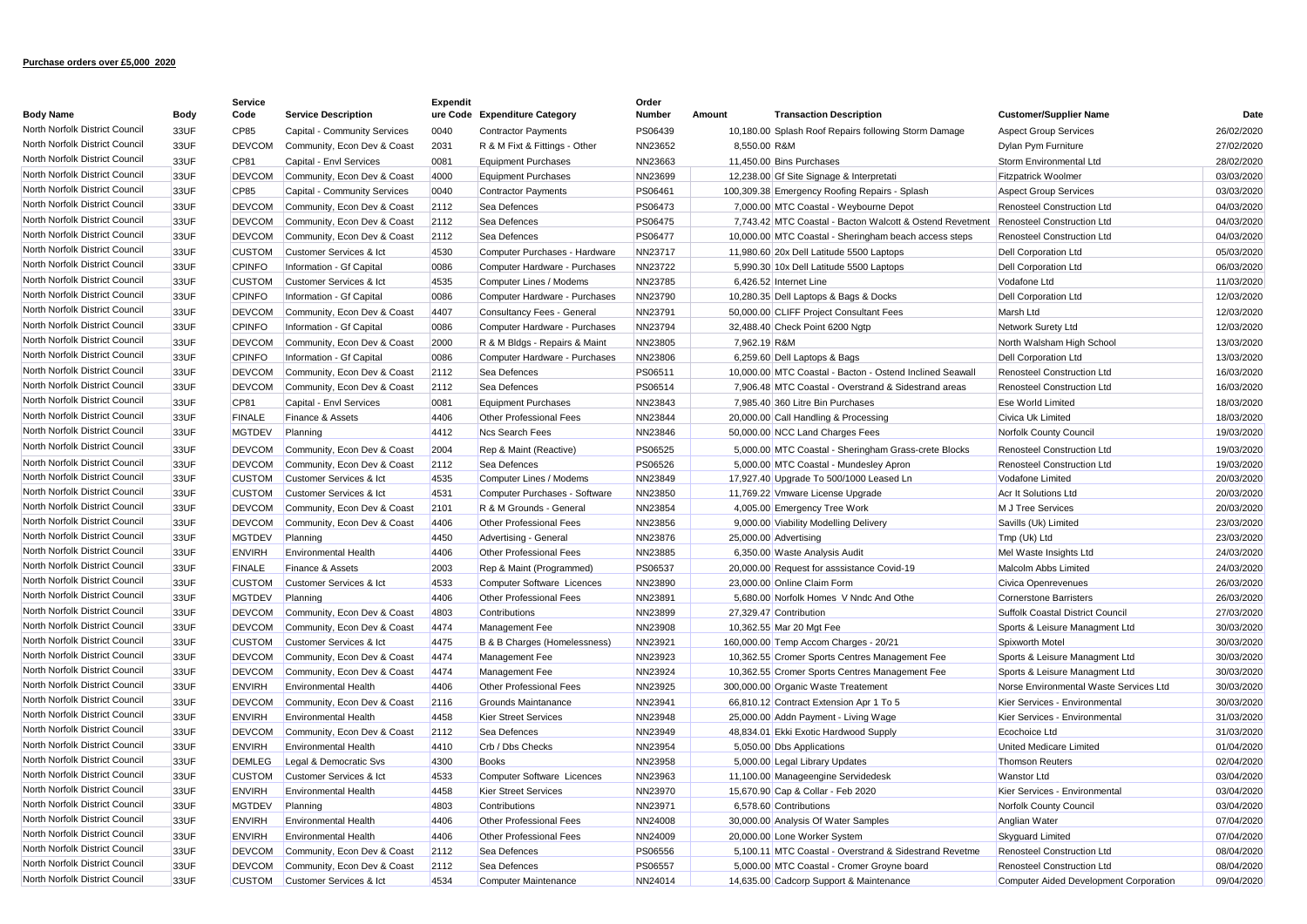|                                                                  |             | Service            |                                             | <b>Expendit</b> |                                                       | Order              |                   |                                                                          |                                             |            |
|------------------------------------------------------------------|-------------|--------------------|---------------------------------------------|-----------------|-------------------------------------------------------|--------------------|-------------------|--------------------------------------------------------------------------|---------------------------------------------|------------|
| <b>Body Name</b>                                                 | <b>Body</b> | Code               | <b>Service Description</b>                  |                 | ure Code Expenditure Category                         | Number             | Amount            | <b>Transaction Description</b>                                           | <b>Customer/Supplier Name</b>               | Date       |
| North Norfolk District Council                                   | 33UF        | CP84               | Other Capital Exp/Income                    | 0044            | <b>Other Professional Fees</b>                        | NN24051            |                   | 35,650.00 Initial Development                                            | <b>Risual Ltd</b>                           | 14/04/2020 |
| North Norfolk District Council                                   | 33UF        | <b>ENVIRH</b>      | <b>Environmental Health</b>                 | 4406            | Other Professional Fees                               | NN24057            |                   | 10,000.00 Kennel Charges And Services                                    | Animal Warden Services                      | 15/04/2020 |
| North Norfolk District Council                                   | 33UF        | <b>ENVIRH</b>      | <b>Environmental Health</b>                 | 4407            | <b>Consultancy Fees - General</b>                     | <b>NN24064</b>     |                   | 32,228.00 Procurement Support Jw Project                                 | Espo                                        | 15/04/2020 |
| North Norfolk District Council                                   | 33UF        | <b>ENVIRH</b>      | Customer Services & Ict                     |                 | 2116/4463 Grounds Maintanance                         | NN24066            |                   | 4,861,000.00 Fixed Price Contract Year 1                                 | Serco Ltd                                   | 15/04/2020 |
| North Norfolk District Council                                   | 33UF        | <b>FINALE</b>      | Finance & Assets                            | 2008            | R & M (Service Charge)                                | PS06565            |                   | 13,965.00 Legionella Corrective Works - Cromer Offices                   | Kgb Commercial Heating                      | 15/04/2020 |
| North Norfolk District Council                                   | 33UF        | <b>CUSTOM</b>      | Customer Services & Ict                     | 4534            | <b>Computer Maintenance</b>                           | NN24072            |                   | 7,590.00 Intrado Warranty                                                | Intrado Solutions Ltd                       | 16/04/2020 |
| North Norfolk District Council                                   | 33UF        | <b>ENVIRH</b>      | <b>Environmental Health</b>                 | 4406            | <b>Other Professional Fees</b>                        | NN24076            |                   | 10,000.00 Out Of Hrs Call Charges                                        | The Answering Service Ltd                   | 16/04/2020 |
| North Norfolk District Council                                   | 33UF        | <b>FINALE</b>      | Finance & Assets                            | 2241            | <b>Contract Cleaning</b>                              | NN24078            |                   | 10,500.00 Sanitary&Nappy Waste Coll Svrs                                 | Initial Washroom Hygiene                    | 16/04/2020 |
| North Norfolk District Council                                   | 33UF        | <b>ENVIRH</b>      | <b>Environmental Health</b>                 | 4406            | <b>Other Professional Fees</b>                        | NN24080            |                   | 340,000.00 Commercial Waste Recharge                                     | Norfolk County Council                      | 16/04/2020 |
| North Norfolk District Council                                   | 33UF        | <b>ENVIRH</b>      | <b>Environmental Health</b>                 | 4457            | <b>News Contract</b>                                  | NN24081            |                   | 372,900.00 Mixed Recyclable Waste                                        | Norse Environmental Waste Services Ltd      | 16/04/2020 |
| North Norfolk District Council                                   | 33UF        | <b>FINALE</b>      | Finance & Assets                            | 4406            | <b>Other Professional Fees</b>                        | PS06591            |                   | 9,300.00 Estates & Valuation Service                                     | <b>Bruton Knowles</b>                       | 17/04/2020 |
| North Norfolk District Council                                   | 33UF        | <b>DEVCOM</b>      | Community, Econ Dev & Coast                 | 4803            | Contributions                                         | NN24084            |                   | 18,750.00 Vnn Uncovered & Dhc                                            | Visit North Norfolk Coast & Countryside Ltd | 20/04/2020 |
| North Norfolk District Council                                   | 33UF        | <b>DEVCOM</b>      | Community, Econ Dev & Coast                 | 4803            | Contributions                                         | NN24086            |                   | 9,000.00 Vnn Support                                                     | Visit North Norfolk Coast & Countryside Ltd | 20/04/2020 |
| North Norfolk District Council                                   | 33UF        | <b>FINALE</b>      | Finance & Assets                            | 4453            | <b>Publicity Distribution Costs</b>                   | NN24087            |                   | 27,266.40 Countywide Mailshot - Covid 19                                 | South Norfolk District Council              | 20/04/2020 |
| North Norfolk District Council                                   | 33UF        | CPCOM <sub>2</sub> | Community - Gf Capital                      | 0081            | <b>Equipment Purchases</b>                            | NN24090            |                   | 133,767.61 Gym Equipment                                                 | Sports & Leisure Managment Ltd              | 21/04/2020 |
| North Norfolk District Council                                   | 33UF        | <b>CPINFO</b>      | Information - Gf Capital                    | 0086            | Computer Hardware - Purchases                         | NN24130            |                   | 6,124.95 Dell Laptops                                                    | <b>Dell Corporation Ltd</b>                 | 22/04/2020 |
| North Norfolk District Council                                   | 33UF        | <b>MGTDEV</b>      | Planning                                    | 4531            | Computer Purchases - Software                         | NN24138            |                   | 21,850.00 Uniform Upgrade                                                | Idox Software Ltd                           | 23/04/2020 |
| North Norfolk District Council                                   | 33UF        | <b>FINALE</b>      | Finance & Assets                            | 4407            | Consultancy Fees - General                            | NN24143            |                   | 13,250.00 Treasury Advisory Service20-21                                 | Arlingclose Ltd                             | 24/04/2020 |
| North Norfolk District Council                                   | 33UF        | <b>CUSTOM</b>      | Customer Services & Ict                     | 4532            | Computer Hardware - Lease                             | NN24145            |                   | 11,677.54 Pay360 (Capita) Maintenance                                    | Capita Business Services Ltd                | 25/04/2020 |
| North Norfolk District Council                                   | 33UF        | <b>CUSTOM</b>      | Customer Services & Ict                     | 4534            | <b>Computer Maintenance</b>                           | PS06633            |                   | 6,180.00 Concerto Annual fee                                             | Concerto                                    | 27/04/2020 |
| North Norfolk District Council                                   | 33UF        | <b>CUSTOM</b>      | Customer Services & Ict                     | 4533            | Computer Software Licences                            | NN24178            |                   | 7,250.00 Ct Hardship Fund Software                                       | Civica Openrevenues                         | 28/04/2020 |
| North Norfolk District Council                                   | 33UF        | <b>FINALE</b>      | Finance & Assets                            | 4406            | Other Professional Fees                               | PS06634            |                   | 13,875.00 Asset Valuations                                               | Wilks Head & Eve Llp                        | 28/04/2020 |
| North Norfolk District Council                                   | 33UF        | <b>DEVCOM</b>      | Community, Econ Dev & Coast                 | 2003            | Rep & Maint (Programmed)                              | PS06635            |                   | 5,000.00 PS MTC - Cromer East Prom                                       | <b>Renosteel Construction Ltd</b>           | 28/04/2020 |
| North Norfolk District Council                                   | 33UF        | <b>DEVCOM</b>      | Community, Econ Dev & Coast                 | 4474            | Management Fee                                        | NN24187            |                   | 36,257.00 Furlough & Key Worker                                          | Sports & Leisure Managment Ltd              | 29/04/2020 |
| North Norfolk District Council                                   | 33UF        | <b>MGTDEV</b>      | Planning                                    | 4406            | Other Professional Fees                               | NN24188            |                   | 5,000.00 Professional Fees                                               | <b>Brighter Planning Ltd</b>                | 29/04/2020 |
| North Norfolk District Council                                   | 33UF        | <b>DEVCOM</b>      | Community, Econ Dev & Coast                 | 4474            | Management Fee                                        | NN24192            |                   | 8,823.00 Sports Centres - Management Fee                                 | Sports & Leisure Managment Ltd              | 01/05/2020 |
| North Norfolk District Council                                   | 33UF        | CP84               | Other Capital Exp/Income                    | 0080            | Vehicle & Plant Purchases                             | NN24241            |                   | 2,910,990.00 Rcv Purchases                                               | Dennis Eagle Ltd                            | 05/05/2020 |
| North Norfolk District Council                                   | 33UF        | <b>DEVCOM</b>      | Community, Econ Dev & Coast                 | 2003            | Rep & Maint (Programmed)                              | PS06646            |                   | 5,000.00 Gangway Cromer & Sunken Gardens Lighting work                   | Kings & Barnhams                            | 06/05/2020 |
| North Norfolk District Council                                   | 33UF        | <b>DEVCOM</b>      | Community, Econ Dev & Coast                 | 2043            | R & M Plant - Service Contract                        | NN24251            |                   | 32,329.81 Management Fee 2020/21                                         | Flowbird Smart City Uk Ltd                  | 06/05/2020 |
| North Norfolk District Council                                   | 33UF        | <b>DEVCOM</b>      | Community, Econ Dev & Coast                 | 2112            | Sea Defences                                          | PS06645            |                   | 6,927.79 MTC Coastal - Ostend Gap ¿ revetment Repairs                    | <b>Renosteel Construction Ltd</b>           | 06/05/2020 |
| North Norfolk District Council                                   | 33UF        | <b>DEVCOM</b>      | Community, Econ Dev & Coast                 | 2112            | Sea Defences                                          | PS06648            |                   | 7,846.93 MTC Coastal - Bacton Walcott & Ostend Revetment                 | <b>Renosteel Construction Ltd</b>           | 06/05/2020 |
| North Norfolk District Council                                   | 33UF        | <b>DEMLEG</b>      | Legal & Democratic Svs                      | 4533            | Computer Software Licences                            | NN24254            |                   | 5,500.00 Civica Lctr Update                                              | Civica Openrevenues                         | 07/05/2020 |
| North Norfolk District Council                                   | 33UF        | <b>DEVCOM</b>      | Community, Econ Dev & Coast                 | 2112            | Sea Defences                                          | PS06651            |                   | 9,784.85 MTC Coastal - Bacton Revetment repairs                          | <b>Renosteel Construction Ltd</b>           | 07/05/2020 |
| North Norfolk District Council                                   | 33UF        | <b>DEVCOM</b>      | Community, Econ Dev & Coast                 | 2003            | Rep & Maint (Programmed)                              | NN24263            |                   | 6,840.00 Beach Huts 2020                                                 | C C Payne & Son                             | 11/05/2020 |
| North Norfolk District Council                                   | 33UF        | <b>MGTDEV</b>      | Planning                                    | 4803            | Contributions                                         | NN24262            |                   | 14,032.00 CONTRIBUTION TO THE NORFOLK COAST PARTI Norfolk County Council |                                             | 11/05/2020 |
| North Norfolk District Council                                   | 33UF        | CP81               | Capital - Envl Services                     | 0081            | <b>Equipment Purchases</b>                            | NN24277            |                   | 13.140.00 Bins Purchases                                                 | Craemer Uk Ltd                              | 12/05/2020 |
| North Norfolk District Council                                   | 33UF        | <b>CPRES</b>       | Resources - Gf Capital                      | 0044            | <b>Other Professional Fees</b>                        | PS06657            |                   | 25,000.00 Additional Scanning                                            | Microcopy Systems Ltd                       | 12/05/2020 |
| North Norfolk District Council                                   | 33UF        | <b>MGTDEV</b>      | Planning                                    | 4406            | <b>Other Professional Fees</b>                        | NN24308            |                   | 15,000.00 PROFESSIONAL FEES, ARCADY, CLEY                                | Liz Lake Associates                         | 12/05/2020 |
| North Norfolk District Council                                   | 33UF        | <b>FINALE</b>      | Finance & Assets                            | 2003            | Rep & Maint (Programmed)                              | PS06660            |                   | 6,851.00 Covid 19 support - Perspex Screens                              | Reeve Property Restoration                  | 13/05/2020 |
| North Norfolk District Council                                   | 33UF        | <b>CUSTOM</b>      | Customer Services & Ict                     | 4533            | Computer Software Licences                            | NN24312            |                   | 8,660.00 Inphase Addn 50 Licences                                        | Inphase Limited                             | 14/05/2020 |
| North Norfolk District Council                                   | 33UF        | <b>CUSTOM</b>      | Customer Services & Ict                     | 2241            | <b>Contract Cleaning</b>                              | PS06668            |                   | 11,258.52 NNIC/Rocket/Fakenham Cleaning Contract                         | Monthind Ltd                                | 18/05/2020 |
| North Norfolk District Council                                   | 33UF        | <b>CUSTOM</b>      | Customer Services & Ict                     | 4534            | <b>Computer Maintenance</b>                           | NN24316            |                   | 7,200.00 Filestore Renewal 20-21                                         | <b>Bridgehead Software Limited</b>          | 18/05/2020 |
| North Norfolk District Council                                   | 33UF        | <b>CUSTOM</b>      |                                             | 4534            |                                                       |                    |                   |                                                                          |                                             | 18/05/2020 |
| North Norfolk District Council                                   | 33UF        | <b>FINALE</b>      | Customer Services & Ict<br>Finance & Assets | 2004            | <b>Computer Maintenance</b><br>Rep & Maint (Reactive) | NN24317<br>PS06666 |                   | 5,116.53 Onespan Identikey Renewal                                       | <b>Enforce Technology Limited</b>           | 18/05/2020 |
|                                                                  |             |                    |                                             |                 |                                                       |                    |                   | 6,000.00 Scafolding - Bridewell Street                                   | Reeve Property Restoration                  |            |
| North Norfolk District Council<br>North Norfolk District Council | 33UF        | <b>FINALE</b>      | Finance & Assets                            | 4474            | Management Fee                                        | PS06667            |                   | 20,670.00 Catering Service 2020/21                                       | Caterservice Ltd                            | 18/05/2020 |
| North Norfolk District Council                                   | 33UF        | <b>CP84</b>        | Other Capital Exp/Income                    | 0044            | <b>Other Professional Fees</b>                        | NN24363            |                   | 7,500.00 Citizen App Addn Features                                       | <b>Risual Ltd</b>                           | 19/05/2020 |
|                                                                  | 33UF        | <b>CUSTOM</b>      | Customer Services & Ict                     | 4530            | Computer Purchases - Hardware                         | NN24362            |                   | 8,035.00 10x Dell Laptops And Docks                                      | <b>Dell Corporation Ltd</b>                 | 19/05/2020 |
| North Norfolk District Council                                   | 33UF        | <b>DEVCOM</b>      | Community, Econ Dev & Coast                 | 2112            | Sea Defences                                          | NN24361            |                   | 5,000.00 Design Wprks & And Hoc Advice                                   | REDACTED - PERSONAL INFORMATION             | 19/05/2020 |
| North Norfolk District Council                                   | 33UF        | <b>DEVCOM</b>      | Community, Econ Dev & Coast                 | 2112            | Sea Defences                                          | PS06672            |                   | 10,000.00 MTC Coastal - Mundesley                                        | <b>Renosteel Construction Ltd</b>           | 20/05/2020 |
| North Norfolk District Council                                   | 33UF        | <b>MGTDEV</b>      | Planning                                    | 4803            | Contributions                                         | NN24366            |                   | 10,000.00 CONTRIBUTION TO NORFOLK STRATEGIC FRAMI Norwich City Council   |                                             | 20/05/2020 |
| North Norfolk District Council                                   | 33UF        | <b>CUSTOM</b>      | Customer Services & Ict                     | 4530            | Computer Purchases - Hardware                         | NN24368            | 10,274.32 Laptops |                                                                          | <b>Dell Corporation Ltd</b>                 | 21/05/2020 |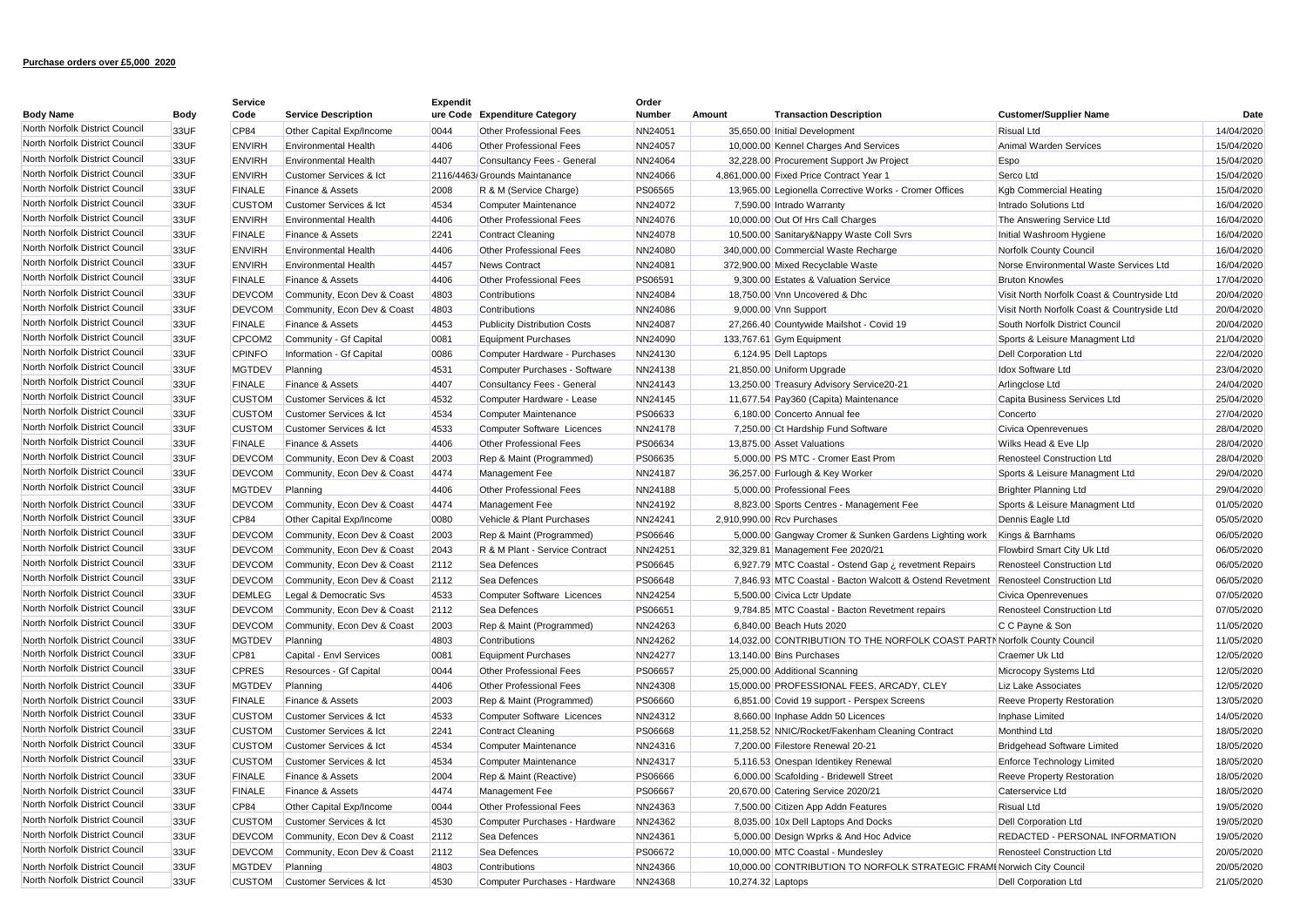|                                |             | Service       |                              | <b>Expendit</b> |                                   | Order   |        |                                                         |                                              |            |
|--------------------------------|-------------|---------------|------------------------------|-----------------|-----------------------------------|---------|--------|---------------------------------------------------------|----------------------------------------------|------------|
| Body Name                      | <b>Body</b> | Code          | <b>Service Description</b>   |                 | ure Code Expenditure Category     | Number  | Amount | <b>Transaction Description</b>                          | <b>Customer/Supplier Name</b>                | Date       |
| North Norfolk District Council | 33UF        | CP84          | Other Capital Exp/Income     | 0080            | Vehicle & Plant Purchases         | NN24370 |        | 67,963.58 Veh & Plant M'Nery Purchases                  | Serco Ltd                                    | 22/05/2020 |
| North Norfolk District Council | 33UF        | <b>CUSTOM</b> | Customer Services & Ict      | 4530            | Computer Purchases - Hardware     | NN24406 |        | 6,576.95 Dell Laptops And Bags                          | <b>Dell Corporation Ltd</b>                  | 29/05/2020 |
| North Norfolk District Council | 33UF        | <b>CUSTOM</b> | Customer Services & Ict      | 4533            | Computer Software Licences        | NN24452 |        | 26,554.84 Resourcelink - Annual Maint                   | Zellis Uk Limited                            | 03/06/2020 |
| North Norfolk District Council | 33UF        | <b>DEVCOM</b> | Community, Econ Dev & Coast  | 2112            | Sea Defences                      | PS06719 |        | 10,000.00 MTC Coastal - Overstrand Repairs              | Renosteel Construction Ltd                   | 03/06/2020 |
| North Norfolk District Council | 33UF        | <b>FINALE</b> | Finance & Assets             | 4000            | <b>Equipment Purchases</b>        | PS06723 |        | 33,030.00 Covid -19 - Pavement Social Distancing Decals | Structure Flex Ltd                           | 04/06/2020 |
| North Norfolk District Council | 33UF        | <b>DEVCOM</b> | Community, Econ Dev & Coast  | 2112            | Sea Defences                      | PS06746 |        | 10,000.00 MTC Coastal - Rudrams Gap                     | Renosteel Construction Ltd                   | 10/06/2020 |
| North Norfolk District Council | 33UF        | <b>FINALE</b> | Finance & Assets             | 2003            | Rep & Maint (Programmed)          | PS06744 |        | 10,000.00 You're Welcome Street Stickering              | Malcolm Abbs Limited                         | 10/06/2020 |
| North Norfolk District Council | 33UF        | <b>ENVIRH</b> | <b>Environmental Health</b>  | 4020            | Equip. - Operating Lease Renta    | PS06761 |        | 20,705.60 Fakenham Travellers Site - Annual Rent        | Ashworths                                    | 12/06/2020 |
| North Norfolk District Council | 33UF        | <b>FINALE</b> | Finance & Assets             | 4406            | <b>Other Professional Fees</b>    | PS06758 |        | 12,299.25 Scaffolding Reimbursement                     | R & J Hogg Ltd                               | 12/06/2020 |
| North Norfolk District Council | 33UF        | CPCOM2        | Community - Gf Capital       | 0040            | <b>Contractor Payments</b>        | PS06767 |        | 50,000.00 Glu Ima and glazing works NNDC Cromer         | <b>Reeve Property Restoration</b>            | 15/06/2020 |
| North Norfolk District Council | 33UF        | <b>MGTDEV</b> | Planning                     | 1222            | New Appointment Advertising       | NN24517 |        | 5,730.40 Planning Recruitment June20                    | Tmp (Uk) Ltd                                 | 15/06/2020 |
| North Norfolk District Council | 33UF        | CPCOM1        | Community - Coast Protection | 0040            | <b>Contractor Payments</b>        | PS06779 |        | 10,000.00 Bacton Car Park Works                         | <b>Renosteel Construction Ltd</b>            | 18/06/2020 |
| North Norfolk District Council | 33UF        | <b>CUSTOM</b> | Customer Services & Ict      | 4533            | <b>Computer Software Licences</b> | NN24566 |        | 6,375.00 Outbound Call Interface                        | C <sub>3</sub>                               | 19/06/2020 |
| North Norfolk District Council | 33UF        | <b>DEVCOM</b> | Community, Econ Dev & Coast  | 2043            | R & M Plant - Service Contract    | NN24565 |        | 10,000.00 Service Contract 2020/21                      | Flowbird Smart City Uk Ltd                   | 19/06/2020 |
| North Norfolk District Council | 33UF        | <b>FINALE</b> | Finance & Assets             | 4006            | Mats Purchases - Consumables      | PS06786 |        | 6,899.75 Materials Purchase                             | Slicsheet Metal Fabrication Ltd              | 19/06/2020 |
| North Norfolk District Council | 33UF        | <b>MGTDEV</b> | Planning                     | 4411            | <b>Agency Staff</b>               | NN24571 |        | 16,500.00 Agency Staff - Planning Officer               | Park Avenue Recruitment Ltd                  | 22/06/2020 |
| North Norfolk District Council | 33UF        | CP81          | Capital - Envl Services      | 0081            | <b>Equipment Purchases</b>        | NN24601 |        | 11,570.00 Bins Purchases                                | Craemer Uk Ltd                               | 23/06/2020 |
| North Norfolk District Council | 33UF        | <b>CUSTOM</b> | Customer Services & Ict      | 4533            | <b>Computer Software Licences</b> | NN24603 |        | 10,000.00 Annual Support Scheme                         | Locata (Housing Services) Ltd                | 24/06/2020 |
| North Norfolk District Council | 33UF        | <b>CUSTOM</b> | Customer Services & Ict      | 4533            |                                   |         |        |                                                         |                                              | 24/06/2020 |
| North Norfolk District Council |             |               |                              |                 | Computer Software Licences        | NN24605 |        | 6,500.00 Annual Support & Bidding Costs                 | Locata (Housing Services) Ltd                |            |
|                                | 33UF        | <b>DEVCOM</b> | Community, Econ Dev & Coast  | 2112            | Sea Defences                      | PS06801 |        | 10,000.00 MTC Coastal - Rudrams Gap/Ostend/Walcott area | <b>Renosteel Construction Ltd</b>            | 24/06/2020 |
| North Norfolk District Council | 33UF        | <b>ENVIRH</b> | Environmental Health         | 2202            | Rent/Hire/Purchase Of Land        | PS06803 |        | 5,029.80 Travellers Site Cromer Contract Work           | Cromer Hall Farms & Estates                  | 25/06/2020 |
| North Norfolk District Council | 33UF        | <b>ENVIRH</b> | <b>Environmental Health</b>  | 2202            | Rent/Hire/Purchase Of Land        | PS06804 |        | 20,000,00 Cromer Travellers Site - Annual Rent          | Cromer Hall Farms & Estates                  | 25/06/2020 |
| North Norfolk District Council | 33UF        | <b>CPRES</b>  | Resources - Gf Capital       | 0044            | <b>Other Professional Fees</b>    | PS06831 |        | 7,300.00 Feasibility Project                            | The Cds Group                                | 29/06/2020 |
| North Norfolk District Council | 33UF        | <b>DEVCOM</b> | Community, Econ Dev & Coast  | 4474            | Management Fee                    | NN24651 |        | 36,257.00 Furlough & Key Worker May 20                  | Sports & Leisure Managment Ltd               | 02/07/2020 |
| North Norfolk District Council | 33UF        | <b>FINALE</b> | Finance & Assets             | 4406            | <b>Other Professional Fees</b>    | NN24658 |        | 51.427.44 2020/21 Internal Audit                        | Tiaa Ltd                                     | 03/07/2020 |
| North Norfolk District Council | 33UF        | <b>ENVIRH</b> | Environmental Health         | 4406            | Other Professional Fees           | NN24661 |        | 5,000.00 Pws Courier                                    | Chillspeed Ltd                               | 06/07/2020 |
| North Norfolk District Council | 33UF        | CP81          | Capital - Envl Services      | 0081            | <b>Equipment Purchases</b>        | NN24706 |        | 19,033.80 Bins Purchases                                | Storm Environmental Ltd                      | 08/07/2020 |
| North Norfolk District Council | 33UF        | <b>DEVCOM</b> | Community, Econ Dev & Coast  | 2112            | Sea Defences                      | PS06856 |        | 7.705.92 MTC Coastal                                    | <b>Renosteel Construction Ltd</b>            | 08/07/2020 |
| North Norfolk District Council | 33UF        | <b>FINALE</b> | Finance & Assets             | 2004            | Rep & Maint (Reactive)            | PS06860 |        | 8,800.00 Portacabin Removal                             | Cedar House                                  | 09/07/2020 |
| North Norfolk District Council | 33UF        | <b>FINALE</b> | Finance & Assets             | 4406            | <b>Other Professional Fees</b>    | PS06863 |        | 5,750.00 Hub Consultation Fees                          | Roche Chartered Surveyors                    | 10/07/2020 |
| North Norfolk District Council | 33UF        | <b>CORPCT</b> | Clt / Corporate              | 1122            | Generic Training                  | NN24804 |        | 5,600.00 Coaching & Feedback Training                   | The Hub Event Limited                        | 23/07/2020 |
| North Norfolk District Council | 33UF        | <b>FINALE</b> | Finance & Assets             | 4406            | Other Professional Fees           | PS06896 |        | 7,000.00 Play Area Cleaning Covid                       | Serco Ltd                                    | 23/07/2020 |
| North Norfolk District Council | 33UF        | <b>DEVCOM</b> | Community, Econ Dev & Coast  | 4474            | Management Fee                    | NN24805 |        | 190,000.00 Management Fee 2020/21                       | Borough Council Of Kings Lynn & West Norfolk | 24/07/2020 |
| North Norfolk District Council | 33UF        | <b>CORPCT</b> | Clt / Corporate              | 1122            | Generic Training                  | NN24831 |        | 9,018.00 Skillgate Renewal                              | Skillgate Ltd                                | 28/07/2020 |
| North Norfolk District Council | 33UF        | <b>CUSTOM</b> | Customer Services & Ict      | 4534            | <b>Computer Maintenance</b>       | NN24832 |        | 16,995.00 Upgrade Aim, Paye.Net, Acr V13                | Pay 360 Ltd                                  | 29/07/2020 |
| North Norfolk District Council | 33UF        | <b>CUSTOM</b> | Customer Services & Ict      | 4534            | Computer Maintenance              | NN24835 |        | 6,280.00 Veem Maintenance                               | Acr It Solutions Ltd                         | 30/07/2020 |
| North Norfolk District Council | 33UF        | <b>CPINFO</b> | Information - Gf Capital     | 0040            | <b>Contractor Payments</b>        | PS06917 |        | 7,585.48 Scanning Misc Files                            | Microcopy Systems Ltd                        | 03/08/2020 |
| North Norfolk District Council | 33UF        | <b>DEVCOM</b> | Community, Econ Dev & Coast  | 2000            | R & M Bldgs - Repairs & Maint     | NN24855 |        | 5,844.50 Professional Fees                              | <b>Blake Morgan Llp</b>                      | 04/08/2020 |
| North Norfolk District Council | 33UF        | <b>DEVCOM</b> | Community, Econ Dev & Coast  | 2112            | Sea Defences                      | PS06927 |        | 6,944.43 MTC Coastal                                    | <b>Renosteel Construction Ltd</b>            | 05/08/2020 |
| North Norfolk District Council | 33UF        | <b>FINALE</b> | Finance & Assets             | 4407            | Consultancy Fees - General        | NN24909 |        | 7,312.50 Consultancy                                    | East Of England Local Government Ass         | 05/08/2020 |
| North Norfolk District Council | 33UF        | <b>FINALE</b> | Finance & Assets             | 4806            | Subscriptions                     | NN24908 |        | 9,119.06 Subscription                                   | East Of England Local Government Ass         | 05/08/2020 |
| North Norfolk District Council | 33UF        | <b>MGTDEV</b> | Planning                     | 4406            | <b>Other Professional Fees</b>    | NN24913 |        | 12,500.00 Norfolk Homes V Nndc And Othe                 | <b>Cornerstone Barristers</b>                | 06/08/2020 |
| North Norfolk District Council | 33UF        | <b>MGTDEV</b> | Planning                     | 4406            | <b>Other Professional Fees</b>    | NN24914 |        | 17.250.00 Beresford Rd Hold(Gladman)                    | <b>Cornerstone Barristers</b>                | 06/08/2020 |
| North Norfolk District Council | 33UF        | <b>MGTDEV</b> | Planning                     | 4406            | <b>Other Professional Fees</b>    | NN24916 |        | 10,000.00 Gladmans - Planning Witness                   | Hutchinsons                                  | 06/08/2020 |
| North Norfolk District Council | 33UF        | <b>MGTDEV</b> | Planning                     | 4406            | <b>Other Professional Fees</b>    | NN24917 |        | 8,000.00 Gladmans - Housing Land Supply                 | <b>Opinion Research Services</b>             | 06/08/2020 |
| North Norfolk District Council | 33UF        | <b>FINALE</b> | Finance & Assets             | 4803            | Contributions                     | NN24918 |        | 150,000.00 Contribution                                 | Norfolk County Council                       | 07/08/2020 |
| North Norfolk District Council | 33UF        | CP86          | Capital - Coast Protection   | 0046            | Other Expenditure                 | NN24954 |        | 20,000.00 Contribution - Archeological                  | Queen Mary University Of London              | 11/08/2020 |
| North Norfolk District Council | 33UF        | <b>FINALE</b> | Finance & Assets             | 4406            | <b>Other Professional Fees</b>    | NN24959 |        | 5,200.00 Cod Telephone Support                          | Civica Uk Limited                            | 12/08/2020 |
| North Norfolk District Council | 33UF        | <b>FINALE</b> | Finance & Assets             | 4406            | <b>Other Professional Fees</b>    | NN24960 |        | 20,000.00 Cod Processing Support                        | Civica Uk Limited                            | 12/08/2020 |
| North Norfolk District Council | 33UF        | <b>FINALE</b> | Finance & Assets             | 4806            | Subscriptions                     | NN24956 |        | 9,119.06 Annual Membership 20/21                        | East Of England Local Government Ass         | 12/08/2020 |
| North Norfolk District Council | 33UF        | <b>FINALE</b> | Finance & Assets             | 3000            | Vehicle Purchase                  | PS06953 |        | 35.488.56 Van Purchase                                  | Duff Morgan Norwich                          | 13/08/2020 |
|                                |             |               |                              |                 |                                   |         |        |                                                         |                                              |            |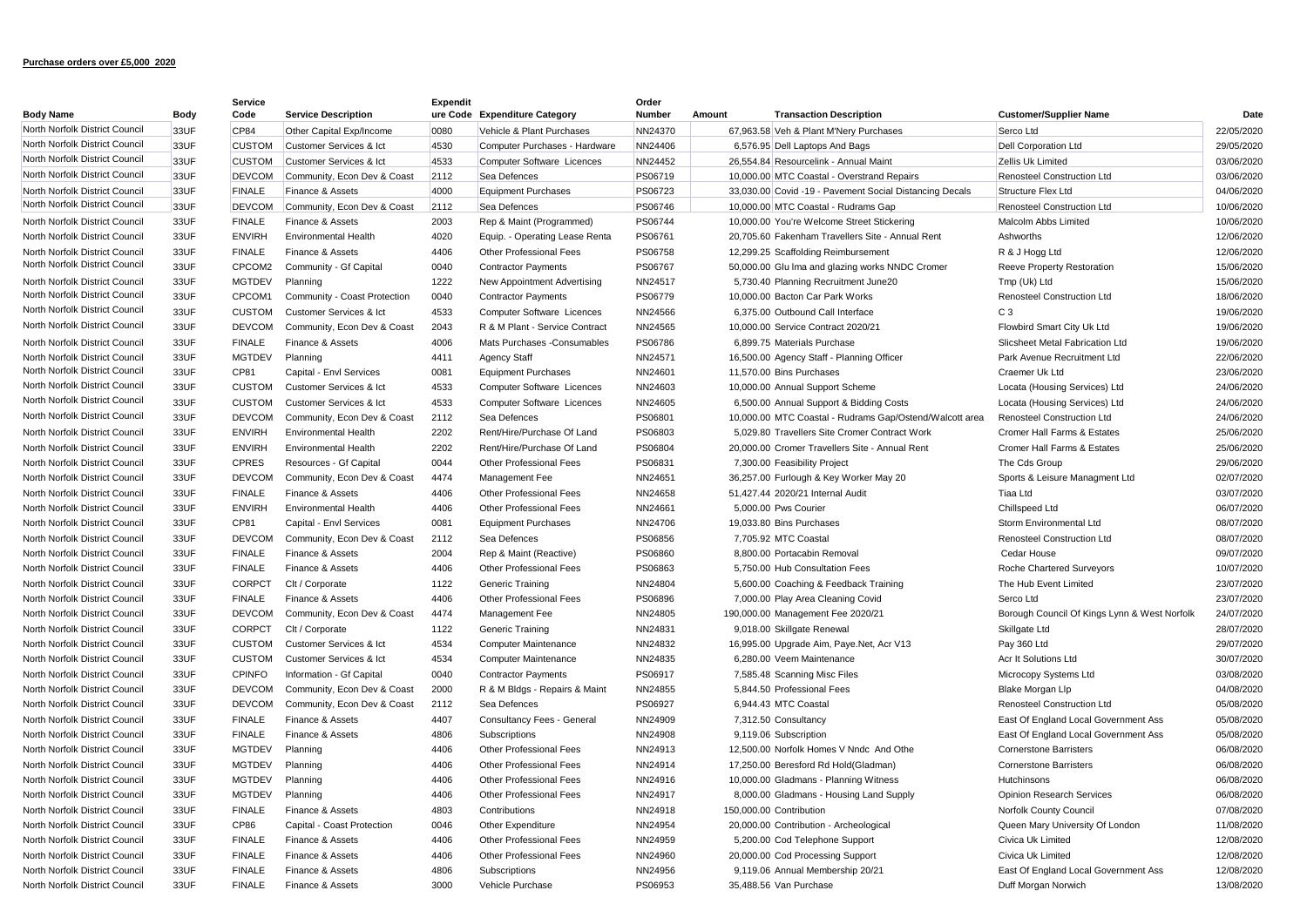|                                |             | Service       |                              | <b>Expendit</b> |                                | Order   |        |                                                   |                                              | Date       |
|--------------------------------|-------------|---------------|------------------------------|-----------------|--------------------------------|---------|--------|---------------------------------------------------|----------------------------------------------|------------|
| <b>Body Name</b>               | <b>Body</b> | Code          | <b>Service Description</b>   |                 | ure Code Expenditure Category  | Number  | Amount | <b>Transaction Description</b>                    | <b>Customer/Supplier Name</b>                |            |
| North Norfolk District Council | 33UF        | CP81          | Capital - Envl Services      | 0040            | <b>Contractor Payments</b>     | PS06963 |        | 5,984.64 car Park refurbishment                   | Thrower & Rutland Ltd                        | 14/08/2020 |
| North Norfolk District Council | 33UF        | CP86          | Capital - Coast Protection   | 0044            | <b>Other Professional Fees</b> | NN24970 |        | 26,889.69 Geological Suvey                        | <b>British Geological Survey</b>             | 14/08/2020 |
| North Norfolk District Council | 33UF        | CPCOM2        | Community - Gf Capital       | 0040            | <b>Contractor Payments</b>     | PS06964 |        | 12,452.88 T&R Administration invoice not settled  | Thrower & Rutland Ltd                        | 14/08/2020 |
| North Norfolk District Council | 33UF        | <b>DEVCOM</b> | Community, Econ Dev & Coast  | 2200            | Rent/Hire Of Buildings         | NN24977 |        | 8,000.00 Joint User Agreement                     | North Walsham High School                    | 17/08/2020 |
| North Norfolk District Council | 33UF        | <b>CUSTOM</b> | Customer Services & Ict      | 4533            | Computer Software Licences     | NN24983 |        | 6,144.19 Iken Support To Jun2021                  | Iken Business Ltd                            | 18/08/2020 |
| North Norfolk District Council | 33UF        | <b>FINALE</b> | Finance & Assets             | 4406            | <b>Other Professional Fees</b> | NN25015 |        | 26,802.99 2019/20 Internal Audit Fees             | South Norfolk District Council               | 18/08/2020 |
| North Norfolk District Council | 33UF        | CP81          | Capital - Envl Services      | 0081            | <b>Equipment Purchases</b>     | NN25021 |        | 7,082.50 Bins Purchases                           | Ese World Limited                            | 20/08/2020 |
| North Norfolk District Council | 33UF        | <b>DEVCOM</b> | Community, Econ Dev & Coast  | 4474            | Management Fee                 | NN25023 |        | 63,811.00 Contract Support - July 2020            | Sports & Leisure Managment Ltd               | 20/08/2020 |
| North Norfolk District Council | 33UF        | CP81          | Capital - Envl Services      | 0081            | <b>Equipment Purchases</b>     | NN25031 |        | 9,160.00 Bins Purchases                           | Storm Environmental Ltd                      | 21/08/2020 |
| North Norfolk District Council | 33UF        | CP81          | Capital - Envl Services      | 0081            | <b>Equipment Purchases</b>     | NN25032 |        | 13.140.00 Bins Purchases                          | Craemer Uk Ltd                               | 21/08/2020 |
| North Norfolk District Council | 33UF        | <b>DEVCOM</b> | Community, Econ Dev & Coast  | 2116            | Grounds Maintanance            | NN25033 |        | 5,000.00 Ground Maint - Cabbell Park              | The C M G Group (East Anglia) Ltd            | 21/08/2020 |
| North Norfolk District Council | 33UF        | <b>DEVCOM</b> | Community, Econ Dev & Coast  | 2116            | Grounds Maintanance            | NN25034 |        | 5,000.00 Grd Maint - Cabbell Park                 | The Cgm Group (East Anglia) Ltd              | 21/08/2020 |
| North Norfolk District Council | 33UF        | <b>DEVCOM</b> | Community, Econ Dev & Coast  | 4407            | Consultancy Fees - General     | NN25029 |        | 50,000.00 Cliff - Marsh Consulting                | Marsh Ltd                                    | 21/08/2020 |
| North Norfolk District Council | 33UF        | <b>DEVCOM</b> | Community, Econ Dev & Coast  | 4474            | Management Fee                 | NN25057 |        | 36,257.00 Furlough & Key Worker June 20           | Sports & Leisure Managment Ltd               | 25/08/2020 |
| North Norfolk District Council | 33UF        | <b>FINALE</b> | Finance & Assets             | 4803            | Contributions                  | NN25056 |        | 7,000.00 Funding Contribution 2020/21             | New Anglia Local Enterprise Partnership Ltd  | 25/08/2020 |
| North Norfolk District Council | 33UF        | CORPCT        | Clt / Corporate              | 1122            | Generic Training               | NN25065 |        | 5,085.00 Ilm LvI3 Course                          | Jarrold Training                             | 26/08/2020 |
| North Norfolk District Council | 33UF        | CORPCT        | Clt / Corporate              | 4302            | <b>External Printing</b>       | NN25118 |        | 15,451.71 Canvass Cca'S                           | Civica Election Services Ltd                 | 02/09/2020 |
| North Norfolk District Council | 33UF        | <b>CUSTOM</b> | Customer Services & Ict      | 4534            | <b>Computer Maintenance</b>    | NN25120 |        | 9,552.08 Checkpoint Renewal 20/21                 | Network Surety Ltd                           | 03/09/2020 |
| North Norfolk District Council | 33UF        | <b>CUSTOM</b> | Customer Services & Ict      | 4533            | Computer Software Licences     | NN25126 |        | 8,340.00 Annual Support Outreach                  | <b>Toplevel Computing Ltd</b>                | 04/09/2020 |
| North Norfolk District Council | 33UF        | CPCOM1        | Community - Coast Protection | 0043            | <b>Technical Services Fees</b> | PS07033 |        | 13,337.20 Electric Supply For Bacton Cp           | Uk Power Networks (Operations) Ltd           | 07/09/2020 |
| North Norfolk District Council | 33UF        | <b>FINALE</b> | Finance & Assets             | 4406            | <b>Other Professional Fees</b> | PS07037 |        | 6,225.00 Insurance appraisals                     | Wilks Head & Eve Llp                         | 09/09/2020 |
| North Norfolk District Council | 33UF        | <b>DEVCOM</b> | Community, Econ Dev & Coast  | 4407            | Consultancy Fees - General     | NN25168 |        | 50,000.00 Cliff Phase 1b                          | Marsh Ltd                                    | 10/09/2020 |
| North Norfolk District Council | 33UF        | <b>DEVCOM</b> | Community, Econ Dev & Coast  | 2112            | Sea Defences                   | PS07047 |        | 9.784.74 MTC Coastal                              | <b>Renosteel Construction Ltd</b>            | 11/09/2020 |
| North Norfolk District Council | 33UF        | <b>MGTDEV</b> | Planning                     | 4806            | Subscriptions                  | NN25174 |        | 5,291.62 Cis Core/Online Technical Inde           | Ihs Global Limited                           | 14/09/2020 |
|                                | 33UF        |               |                              |                 |                                |         |        |                                                   |                                              | 18/09/2020 |
| North Norfolk District Council |             | CPCOM2        | Community - Gf Capital       | 0040            | <b>Contractor Payments</b>     | PS07073 |        | 5,000.00 Cromer Pier Diving Works                 | Can Structures Ltd                           |            |
| North Norfolk District Council | 33UF        | <b>DEVCOM</b> | Community, Econ Dev & Coast  | 4424            | <b>Credit Card Charges</b>     | NN25203 |        | 7,613.24 Management Fee 2020/21                   | Borough Council Of Kings Lynn & West Norfolk | 18/09/2020 |
| North Norfolk District Council | 33UF        | <b>ENVIRH</b> | <b>Environmental Health</b>  | 4458            | <b>Kier Street Services</b>    | NN25230 |        | 8,854.71 Cap & Collar Charges - Mar'20            | Kier Services - Environmental                | 22/09/2020 |
| North Norfolk District Council | 33UF        | <b>FINALE</b> | Finance & Assets             | 4406            | Other Professional Fees        | NN25228 |        | 18,413.10 Enterprise Zone Costs 2019/20           | New Anglia Local Enterprise Partnership Ltd  | 22/09/2020 |
| North Norfolk District Council | 33UF        | <b>CUSTOM</b> | Customer Services & Ict      | 4533            | Computer Software Licences     | NN25233 |        | 141,099.36 Open Revenues Maint. 2020/2021         | Civica Openrevenues                          | 23/09/2020 |
| North Norfolk District Council | 33UF        | <b>ENVIRH</b> | <b>Environmental Health</b>  | 4020            | Equip. - Operating Lease Renta | PS07105 |        | 20,230.33 Cromer Travellers Site rent             | Cromer Hall Farms & Estates                  | 25/09/2020 |
| North Norfolk District Council | 33UF        | <b>ENVIRH</b> | <b>Environmental Health</b>  | 4020            | Equip. - Operating Lease Renta | PS07106 |        | 20,820.60 Fakenham Travellers Site rent           | Ashworths                                    | 25/09/2020 |
| North Norfolk District Council | 33UF        | <b>CUSTOM</b> | Customer Services & Ict      | 4533            | Computer Software Licences     | NN25248 |        | 11,986.59 Supp & Maint - Oracle                   | <b>Advanced Business Solutions</b>           | 28/09/2020 |
| North Norfolk District Council | 33UF        | <b>DEVCOM</b> | Community, Econ Dev & Coast  | 2112            | Sea Defences                   | PS07103 |        | 8,000.00 MTC Coastal                              | <b>Renosteel Construction Ltd</b>            | 28/09/2020 |
| North Norfolk District Council | 33UF        | <b>MGTDEV</b> | Planning                     | 4411            | <b>Agency Staff</b>            | NN25246 |        | 20,000.00 Agency Staff                            | Carrington West Ltd                          | 28/09/2020 |
| North Norfolk District Council | 33UF        | <b>DEVCOM</b> | Community, Econ Dev & Coast  | 2003            | Rep & Maint (Programmed)       | PS07110 |        | 6,675.50 Water Feature Compliance Works           | Panks Engineers Limited                      | 29/09/2020 |
| North Norfolk District Council | 33UF        | CP84          | Other Capital Exp/Income     | 0005            | <b>Total Capital Budget</b>    | NN25279 |        | 25,000.00 5 Year License For Concerto             | Concerto                                     | 30/09/2020 |
| North Norfolk District Council | 33UF        | <b>CPINFO</b> | Information - Gf Capital     | 0086            | Computer Hardware - Purchases  | NN25276 |        | 6,546.20 10x Dell Latitude 5510 Laptops           | Dell Corporation Ltd                         | 30/09/2020 |
| North Norfolk District Council | 33UF        | CPCOM2        | Community - Gf Capital       | 0040            | <b>Contractor Payments</b>     | PS07112 |        | 9,427.28 Install DHC Discovery Poin               | Renosteel Construction Ltd                   | 30/9/2020  |
| North Norfolk District Council | 33UF        | CORPCT        | Clt / Corporate              | 1122            | <b>Generic Training</b>        | NN25286 |        | 5,085.00 Inv0040074                               | Jarrold Training                             | 1/10/2020  |
| North Norfolk District Council | 33UF        | <b>MGTDEV</b> | Planning                     | 1222            | New Appointment Advertising    | NN25282 |        | 5,209.20 Snr Planning Off placement agency fees   | Park Avenue Recruitment Ltd                  | 1/10/2020  |
| North Norfolk District Council | 33UF        | CP84          | Other Capital Exp/Income     | 0080            | Vehicle & Plant Purchases      | NN25290 |        | 323,415.00 Vehicle& Plant Procurement             | Motus Group (Uk) Ltd                         | 2/10/2020  |
| North Norfolk District Council | 33UF        | CP84          | Other Capital Exp/Income     | 0080            | Vehicle & Plant Purchases      | NN25291 |        | 382.728.00 Vehicle & Plant Procurement            | Scarab Sweepers Ltd                          | 2/10/2020  |
| North Norfolk District Council | 33UF        | CP84          | Other Capital Exp/Income     | 0080            | Vehicle & Plant Purchases      | NN25292 |        | 15,999.00 Vehicle & Plant Procurement             | <b>Trafalgar Cleaning Equipment</b>          | 2/10/2020  |
| North Norfolk District Council | 33UF        | CP84          | Other Capital Exp/Income     | 0080            | Vehicle & Plant Purchases      | NN25293 |        | 84,993.00 Vehicle & Plant Procurement             | Geesnik Norba Ltd                            | 2/10/2020  |
| North Norfolk District Council | 33UF        | <b>FINALE</b> | Finance & Assets             | 2004            | Rep & Maint (Reactive)         | PS07121 |        | 5,925.00 West Runton PC storm damage roof repairs | Malcolm Abbs Limited                         | 2/10/2020  |
| North Norfolk District Council | 33UF        | <b>DEMLEG</b> | Legal & Democratic Svs       | 4533            | Computer Software Licences     | NN25302 |        | 9,735.70 Renewal Of Licence                       | Escalla Training Synergy Ltd                 | 5/10/2020  |
| North Norfolk District Council | 33UF        | CP84          | Other Capital Exp/Income     | 0080            | Vehicle & Plant Purchases      | NN25330 |        | 244,502.00 Vehicle & Plant Procurement            | Ntm-Gb Ltd                                   | 6/10/2020  |
| North Norfolk District Council | 33UF        | <b>CUSTOM</b> | Customer Services & Ict      | 4501            | <b>Hybrid Mailing</b>          | NN25340 |        | 49,999.00 Hybrid Mail                             | Cfh Docmail Ltd                              | 7/10/2020  |
| North Norfolk District Council | 33UF        | <b>DEVCOM</b> | Community, Econ Dev & Coast  | 2112            | Sea Defences                   | NN25348 |        | 6,652.50 Sand Clearance @ Bacton                  | Malcolm Abbs Limited                         | 8/10/2020  |
| North Norfolk District Council | 33UF        | <b>MGTDEV</b> | Planning                     | 4406            | <b>Other Professional Fees</b> | NN25342 |        | 5,361.75 Agency Fee Snr Planning Officer          | <b>Carrington West Ltd</b>                   | 8/10/2020  |
| North Norfolk District Council | 33UF        | <b>DEVCOM</b> | Community, Econ Dev & Coast  | 2112            | Sea Defences                   | PS07137 |        | 10,000.00 MTC COASTAL- Ostend, Walcott & Bacton   | <b>Renosteel Construction Ltd</b>            | 15/10/2020 |
|                                |             |               |                              |                 |                                |         |        |                                                   |                                              |            |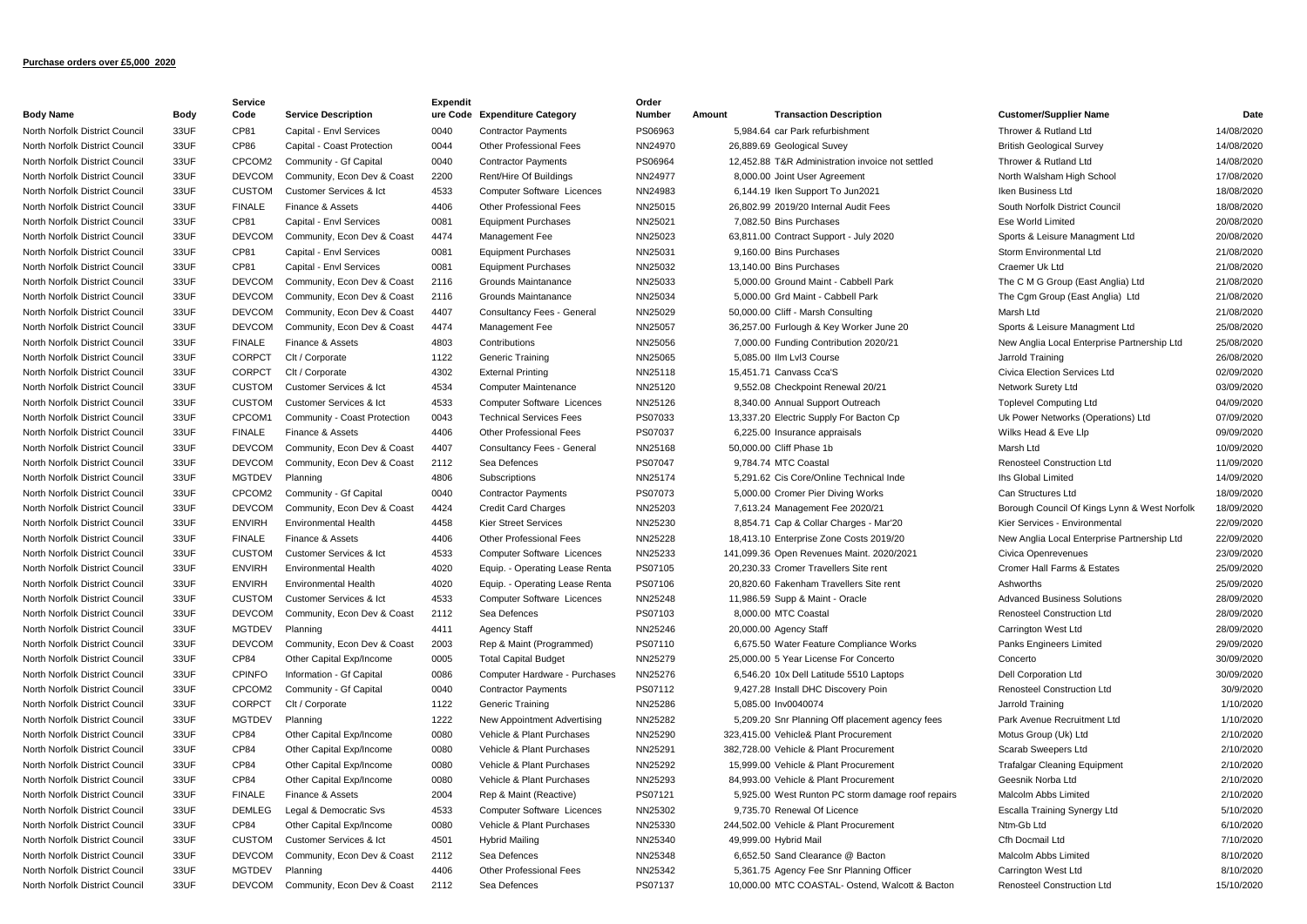|                                |             | Service       |                             | <b>Expendit</b> |                                                          | Order   |        |                                                                                                    |                                             |            |
|--------------------------------|-------------|---------------|-----------------------------|-----------------|----------------------------------------------------------|---------|--------|----------------------------------------------------------------------------------------------------|---------------------------------------------|------------|
| <b>Body Name</b>               | <b>Body</b> | Code          | <b>Service Description</b>  |                 | ure Code Expenditure Category                            | Number  | Amount | <b>Transaction Description</b>                                                                     | <b>Customer/Supplier Name</b>               | Date       |
| North Norfolk District Council | 33UF        | CPCOM2        | Community - Gf Capital      | 0044            | <b>Other Professional Fees</b>                           | PS07158 |        | 8,000.00 CAN Structural Survey Works Cromer Pier                                                   | Hemsley Orrell Partnership                  | 21/10/2020 |
| North Norfolk District Council | 33UF        | <b>FINALE</b> | Finance & Assets            | 2004            | Rep & Maint (Reactive)                                   | PS07169 |        | 6,883.51 Marrams Bowls Club storm damage fencing repairs                                           | <b>Renosteel Construction Ltd</b>           | 21/10/2020 |
| North Norfolk District Council | 33UF        | CP84          | Other Capital Exp/Income    | 0080            | Vehicle & Plant Purchases                                | NN25432 |        | 16,950.00 Vehicle & Plant Procurment                                                               | Lift Safe Ltd                               | 22/10/2020 |
| North Norfolk District Council | 33UF        | <b>CPINFO</b> | Information - Gf Capital    | 0083            | Comp Software - Purchase                                 | NN25427 |        | 10,500.00 Oracle Db Full Use License                                                               | Idox Software Ltd                           | 22/10/2020 |
| North Norfolk District Council | 33UF        | CP81          | Capital - Envl Services     | 0044            | <b>Other Professional Fees</b>                           | NN25441 |        | 7,000.00 Mobile Devices Contract                                                                   | Northgate Public Services (Uk) Ltd          | 23/10/2020 |
| North Norfolk District Council | 33UF        | <b>CUSTOM</b> | Customer Services & Ict     | 4406            | <b>Other Professional Fees</b>                           | NN25443 |        | 11,475.00 Skype To Teams Migration                                                                 | Intrado Solutions Ltd                       | 23/10/2020 |
| North Norfolk District Council | 33UF        | <b>DEVCOM</b> | Community, Econ Dev & Coast | 2112            | Sea Defences                                             | PS07185 |        | 8,000.00 MTC COASTAL - Overstrand Access Steps                                                     | <b>Renosteel Construction Ltd</b>           | 26/10/2020 |
| North Norfolk District Council | 33UF        | <b>DEMLEG</b> | Legal & Democratic Svs      | 4473            | <b>Client Disbursements</b>                              | NN25474 |        | 5,000.00 Counsel'S Fees                                                                            | <b>Cornerstone Barristers</b>               | 28/10/2020 |
| North Norfolk District Council | 33UF        | <b>CUSTOM</b> | Customer Services & Ict     | 4533            | <b>Computer Software Licences</b>                        | NN25476 |        | 5,994.00 Simulator One Subscription                                                                | Delib Ltd                                   | 29/10/2020 |
| North Norfolk District Council | 33UF        | <b>CUSTOM</b> | Customer Services & Ict     | 4533            | Computer Software Licences                               | NN25482 |        | 29,827.62 E-Financials Software Renewal                                                            | <b>Advanced Business Solutions</b>          | 30/10/2020 |
| North Norfolk District Council | 33UF        | <b>DEVCOM</b> | Community, Econ Dev & Coast | 2004            | Rep & Maint (Reactive)                                   | PS07208 |        | 5,766.00 Roof Repair storm damage Tides Restaurant                                                 | <b>Reeve Property Restoration</b>           | 3/11/2020  |
| North Norfolk District Council | 33UF        | <b>DEVCOM</b> | Community, Econ Dev & Coast | 2112            | Sea Defences                                             | PS07209 |        | 10,000.00 MTC Coastal - Happisburgh Ramp                                                           | <b>Renosteel Construction Ltd</b>           | 04/11/2020 |
| North Norfolk District Council | 33UF        | <b>FINALE</b> | Finance & Assets            | 4407            | Consultancy Fees - General                               | PS07213 |        | 10,890.00 Temp Surveyor wages                                                                      | Michael Page International Recruitment Ltd  | 4/11/2020  |
| North Norfolk District Council | 33UF        | <b>DEVCOM</b> | Community, Econ Dev & Coast | 2112            | Sea Defences                                             | PS07221 |        | 5,000.00 MTC COASTAL - Flood Gates at Walcott & Bacton                                             | <b>Renosteel Construction Ltd</b>           | 05/11/2020 |
| North Norfolk District Council | 33UF        | <b>DEVCOM</b> | Community, Econ Dev & Coast | 2112            | Sea Defences                                             | PS07222 |        | 10,000.00 MTC COASTAL - Bacton Walcott & Ostend                                                    | <b>Renosteel Construction Ltd</b>           | 05/11/2020 |
| North Norfolk District Council | 33UF        | <b>DEVCOM</b> | Community, Econ Dev & Coast | 2112            | Sea Defences                                             | PS07223 |        | 10,000.00 MTC Coastal - Bacton to Overstrand Blocks                                                | <b>Renosteel Construction Ltd</b>           | 05/11/2020 |
| North Norfolk District Council | 33UF        | <b>DEVCOM</b> | Community, Econ Dev & Coast | 2112            | Sea Defences                                             | PS07224 |        | 10,000.00 MTC Coastal - Vale Rd Trimingham Remove                                                  | <b>Renosteel Construction Ltd</b>           | 05/11/2020 |
| North Norfolk District Council | 33UF        | CP81          | Capital - Envl Services     | 0041            | <b>Architects Fees</b>                                   | PS07218 |        | 8,800.00 Professional Services for Toilet Refurbishment                                            | Smg Architects Ltd                          | 5/11/2020  |
| North Norfolk District Council | 33UF        | CPCOM2        | Community - Gf Capital      | 0040            | <b>Contractor Payments</b>                               | PS07214 |        | 9,501.00 Guttering Replacement - NNDC Cromer                                                       | Reeve Property Restoration                  | 5/11/2020  |
| North Norfolk District Council | 33UF        | <b>DEVCOM</b> | Community, Econ Dev & Coast | 2112            | Sea Defences                                             | PS07219 |        | 10,000.00 MTC COASTAL - Flood Barrier Checks                                                       | <b>Renosteel Construction Ltd</b>           | 5/11/2020  |
| North Norfolk District Council | 33UF        | <b>DEVCOM</b> | Community, Econ Dev & Coast | 2112            | Sea Defences                                             | PS07225 |        | 7,246.26 MTC Coastal - Red House - Cliff Drains                                                    | Renosteel Construction Ltd                  | 5/11/2020  |
| North Norfolk District Council | 33UF        | <b>DEVCOM</b> | Community, Econ Dev & Coast | 4406            | <b>Other Professional Fees</b>                           | PS07220 |        | 5,939.73 Holt CP Structure Inspections                                                             | The Play Inspection Company Ltd             | 5/11/2020  |
| North Norfolk District Council | 33UF        | <b>DEVCOM</b> | Community, Econ Dev & Coast | 4474            | Management Fee                                           | NN25528 |        | 54,905.00 Managment Fee 2020                                                                       | Rnli                                        | 6/11/2020  |
| North Norfolk District Council | 33UF        | CP81          | Capital - Envl Services     | 0081            | <b>Equipment Purchases</b>                               | NN25543 |        | 13,122.00 Bins Purchases                                                                           | Craemer Uk Ltd                              | 9/11/2020  |
| North Norfolk District Council | 33UF        | <b>FINALE</b> | Finance & Assets            | 4012            | Playgrounds - Repair                                     | PS07241 |        | 8,571.36 Cable runway - Meadow Play area                                                           | Sutcliffe Play Limited                      | 11/11/2020 |
| North Norfolk District Council | 33UF        | <b>FINALE</b> | Finance & Assets            | 4012            | Playgrounds - Repair                                     | PS07242 |        | 7,150.80 Cable runway - Warren Play area                                                           | Sutcliffe Play Limited                      | 11/11/2020 |
| North Norfolk District Council | 33UF        | <b>DEVCOM</b> | Community, Econ Dev & Coast | 3100            | Car Leasing - Lease Paymnt                               | NN25591 |        | 25,400.12 Truck Leasing X 2                                                                        | Toyota & Lexus Fleet Financial Services     | 13/11/2020 |
| North Norfolk District Council | 33UF        | <b>DEVCOM</b> | Community, Econ Dev & Coast | 4803            | Contributions                                            | NN25596 |        | 35,000.00 Vnn 2021 Campaign                                                                        | Visit North Norfolk Coast & Countryside Ltd | 16/11/2020 |
| North Norfolk District Council | 33UF        | 9800          | Balance Sheet - Gf          | 9204            | <b>Creditors Revenue</b>                                 | NN25636 |        | 1,598,033.00 Pilot Gain From Ncc                                                                   | <b>Norfolk County Council</b>               | 18/11/2020 |
| North Norfolk District Council | 33UF        | CPINFO        | Information - Gf Capital    | 0086            | Computer Hardware - Purchases                            | NN25638 |        | 6,546.20 10x Dell Latitude 5510 Laptops                                                            | Dell Corporation Ltd                        | 19/11/2020 |
| North Norfolk District Council | 33UF        | <b>CUSTOM</b> | Customer Services & Ict     | 4534            | <b>Computer Maintenance</b>                              | NN25637 |        | 6,771.27 Barracuda Ngfw                                                                            | Coolspirit Ltd                              | 19/11/2020 |
| North Norfolk District Council | 33UF        | <b>DEVCOM</b> | Community, Econ Dev & Coast | 2112            | Sea Defences                                             | PS07258 |        |                                                                                                    | <b>Renosteel Construction Ltd</b>           | 24/11/2020 |
| North Norfolk District Council | 33UF        | <b>CUSTOM</b> | Customer Services & Ict     | 2241            | <b>Contract Cleaning</b>                                 | PS07263 |        | 6,000.00 Overstrand - West end step handrailing<br>67,000.00 NNDC Office Cromer Cleansing Contract | Ecocleen Services Ltd                       | 25/11/2020 |
| North Norfolk District Council | 33UF        | <b>DEMLEG</b> | Legal & Democratic Svs      | 4531            | Computer Purchases - Software                            | NN25688 |        | 6,658.00 Civica Hbds Extract                                                                       | Civica Openrevenues                         | 26/11/2020 |
| North Norfolk District Council | 33UF        | <b>FINALE</b> | Finance & Assets            | 2008            |                                                          | PS07310 |        |                                                                                                    | <b>Reeve Property Restoration</b>           | 30/11/2020 |
| North Norfolk District Council | 33UF        | <b>FINALE</b> | Finance & Assets            | 2043            | R & M (Service Charge)<br>R & M Plant - Service Contract | PS07322 |        | 18,000.00 Car Park Tile works                                                                      |                                             | 2/12/2020  |
|                                | 33UF        | <b>DEVCOM</b> |                             |                 |                                                          | PS07330 |        | 9,500.00 NNDC Energy Management Fee Vertas 2021/21                                                 | Vertas Group Ltd                            | 7/12/2020  |
| North Norfolk District Council |             |               | Community, Econ Dev & Coast | 2112<br>2112    | Sea Defences                                             |         |        | 10,000.00 Locate and repair as necessary timber steps                                              | <b>Renosteel Construction Ltd</b>           |            |
| North Norfolk District Council | 33UF        | <b>DEVCOM</b> | Community, Econ Dev & Coast |                 | Sea Defences                                             | PS07332 |        | 9,745.46 Works to relocate cliff drainage pipes                                                    | <b>Renosteel Construction Ltd</b>           | 7/12/2020  |
| North Norfolk District Council | 33UF        | <b>DEVCOM</b> | Community, Econ Dev & Coast | 2112            | Sea Defences                                             | PS07333 |        | 8,299.35 Castaways Revetment & cliff Drainage work                                                 | <b>Renosteel Construction Ltd</b>           | 7/12/2020  |
| North Norfolk District Council | 33UF        | <b>CUSTOM</b> | Customer Services & Ict     | 4533            | Computer Software Licences                               | NN25793 |        | 168,232.38 Ms Enterprise Agreement                                                                 | <b>Bytes Software Services</b>              | 9/12/2020  |
| North Norfolk District Council | 33UF        | <b>MGTDEV</b> | Planning                    | 4306            | Periodicals                                              | NN25792 |        | 6,984.00 Planning Resource Annual Subscription                                                     | Haymarket Media Group Ltd                   | 9/12/2020  |
| North Norfolk District Council | 33UF        | <b>CPRES</b>  | Resources - Gf Capital      | 0044            | <b>Other Professional Fees</b>                           | PS07346 |        | 5,650.00 DCP Cornish Way Roof Professional Services                                                | Daniel Connal Partnership                   | 14/12/2020 |
| North Norfolk District Council | 33UF        | <b>CORPCT</b> | Clt / Corporate             | 1220            | Long Service Awards                                      | NN25835 |        | 10,416.67 Hydrogen East Survey                                                                     | Hydrogen East Ltd                           | 15/12/2020 |
| North Norfolk District Council | 33UF        | <b>CUSTOM</b> | Customer Services & Ict     | 4534            | <b>Computer Maintenance</b>                              | NN25803 |        | 7,250.00 Support & Maintenance 2021/2022                                                           | Northgate Public Services (Uk) Ltd          | 15/12/2020 |
| North Norfolk District Council | 33UF        | <b>ENVIRH</b> | <b>Environmental Health</b> | 4406            | <b>Other Professional Fees</b>                           | NN25826 |        | 10,296.00 Temp Covid Support Officers                                                              | <b>Discreet Security Ltd</b>                | 15/12/2020 |
| North Norfolk District Council | 33UF        | <b>FINALE</b> | Finance & Assets            | 9905            | Default Purchases Account                                | NN25828 |        | 10,416.67 Bacton Hydrogen Survey                                                                   | Hydrogen East Ltd                           | 15/12/2020 |
| North Norfolk District Council | 33UF        | <b>DEVCOM</b> | Community, Econ Dev & Coast | 4474            | Management Fee                                           | NN25842 |        | 61,819.04 Contract Support - August 2020                                                           | Sports & Leisure Managment Ltd              | 16/12/2020 |
| North Norfolk District Council | 33UF        | <b>DEVCOM</b> | Community, Econ Dev & Coast | 4474            | Management Fee                                           | NN25843 |        | 64,237.00 Contract Support/September 20                                                            | Sports & Leisure Managment Ltd              | 16/12/2020 |
| North Norfolk District Council | 33UF        | <b>FINALE</b> | Finance & Assets            | 4406            | <b>Other Professional Fees</b>                           | NN25855 |        | 9,999.00 Cod Call Handling - Revenues                                                              | Civica Uk Limited                           | 18/12/2020 |
| North Norfolk District Council | 33UF        | <b>CUSTOM</b> | Customer Services & Ict     | 4803            | Contributions                                            | NN25878 |        | 10,000.00 Eelga Contribution                                                                       | Norfolk County Council                      | 22/12/2020 |
| North Norfolk District Council | 33UF        | <b>FINALE</b> | Finance & Assets            | 2004            | Rep & Maint (Reactive)                                   | PS07377 |        | 5,000.00 Clear Gutters & repairs, Fakenham Community Centr Malcolm Abbs Limited                    |                                             | 22/12/2020 |